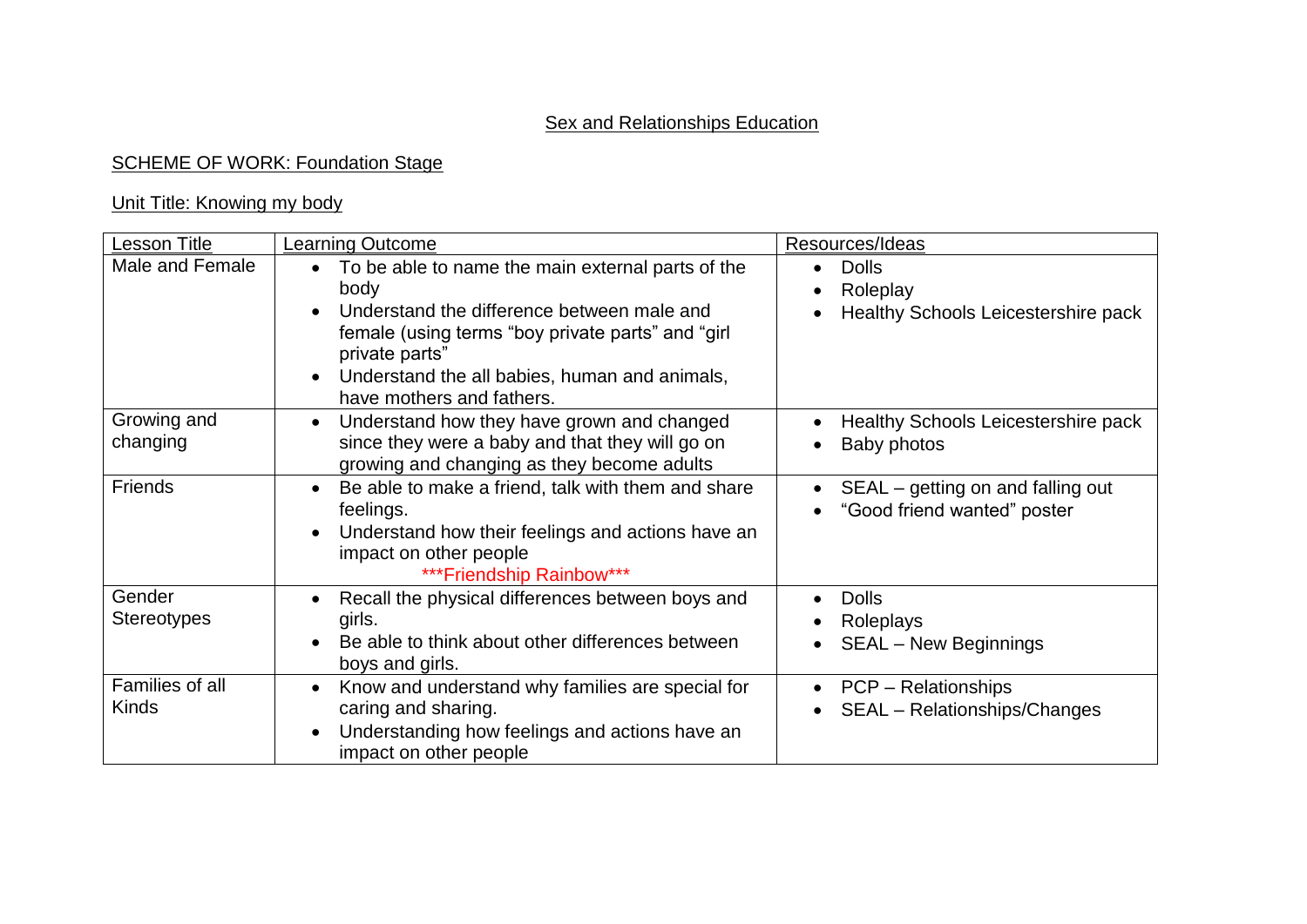### SCHEME OF WORK: Key Stage 2

## Unit Title: Knowing me and my family

| <b>Lesson Title</b>             | <b>Learning Outcomes</b>                                                                                                                                | Resources                                     |
|---------------------------------|---------------------------------------------------------------------------------------------------------------------------------------------------------|-----------------------------------------------|
| Growing and<br>Changing         | Understand how we change when we grow up<br>Using terms "boy private parts" and "girl private"<br>parts"                                                | <b>Healthy Schools Leicestershire</b><br>pack |
| Friends                         | Understand different types of friendship (Strong<br>reference to "Online Friends"- link to e-Safety)<br>Discuss the qualities of a good friend          |                                               |
| Families of all<br><b>Kinds</b> | Understand how special people show that they<br>care and love us<br>How do we show that we care about our special<br>people<br>***Friendship Rainbow*** |                                               |
| Feelings                        | Develop understanding of own and other people's<br>feelings and sharing these feelings with friends                                                     |                                               |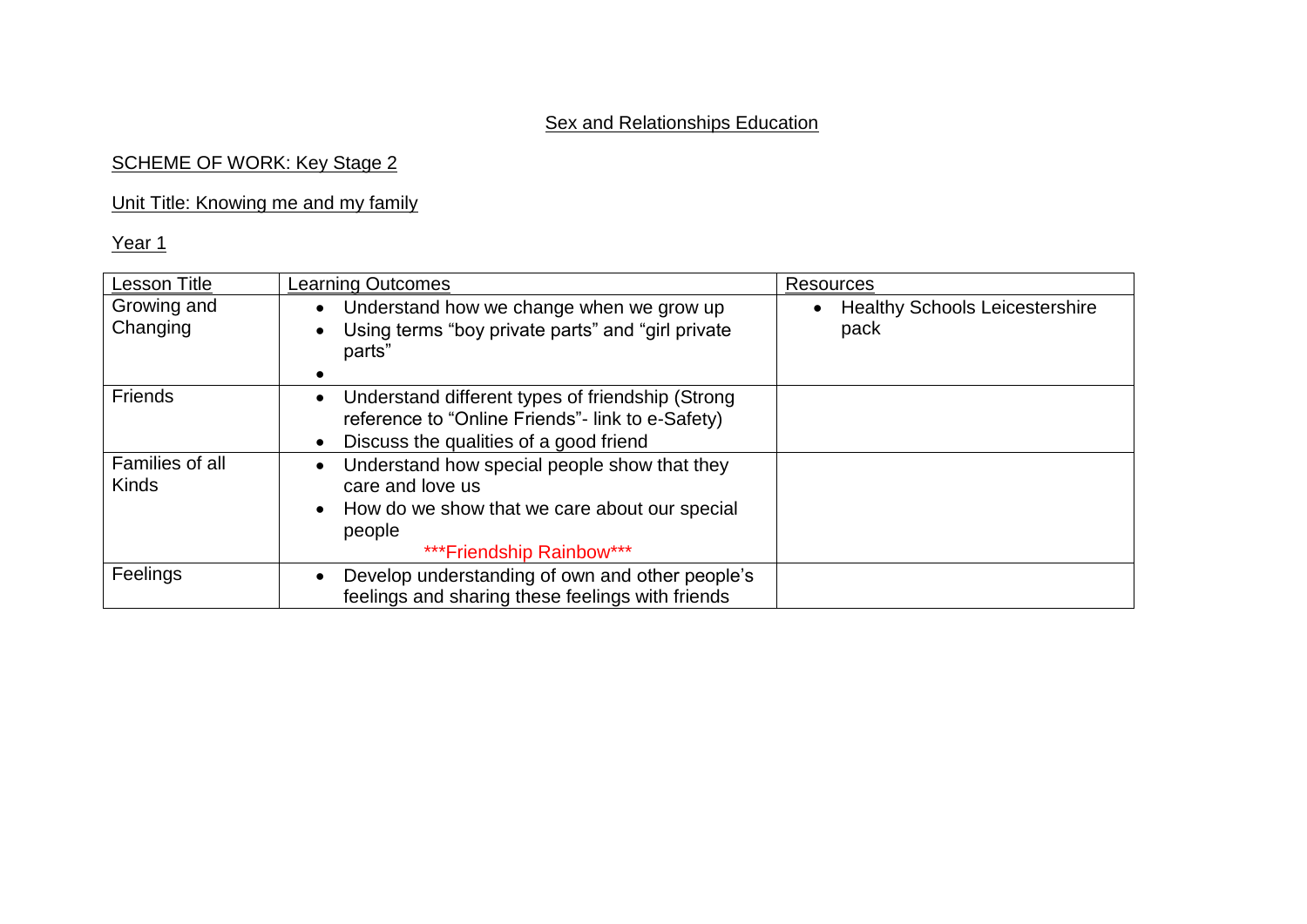## SCHEME OF WORK: Key Stage 2

## Unit Title: Knowing me and my family

| <b>Lesson Title</b>          | <b>Learning Outcomes</b>                                                                                                      | <b>Resources</b>                      |
|------------------------------|-------------------------------------------------------------------------------------------------------------------------------|---------------------------------------|
| Growing and                  | Understand how we change when we grow up<br>$\bullet$                                                                         | <b>Healthy Schools Leicestershire</b> |
| Changing                     | Discussing a timeline<br>$\bullet$                                                                                            | pack                                  |
| <b>Families of all Kinds</b> | Describe a member of the family and explain why<br>$\bullet$<br>they are important to them<br>*** Friendship Rainbow***       |                                       |
|                              | The most important people in my family are                                                                                    |                                       |
| Good and bad                 | Hugs and kisses from people you know and trust                                                                                |                                       |
| touches                      | "Good touches" and "bad touches"<br>***Friendship Rainbow***                                                                  |                                       |
| Feelings                     | Continue to explore and understand own and<br>$\bullet$<br>other people's feelings and sharing these feelings<br>with friends |                                       |
| Relationships/Types          | Who or what do we love?<br>$\bullet$                                                                                          |                                       |
| of love                      | The definition of love<br>$\bullet$                                                                                           |                                       |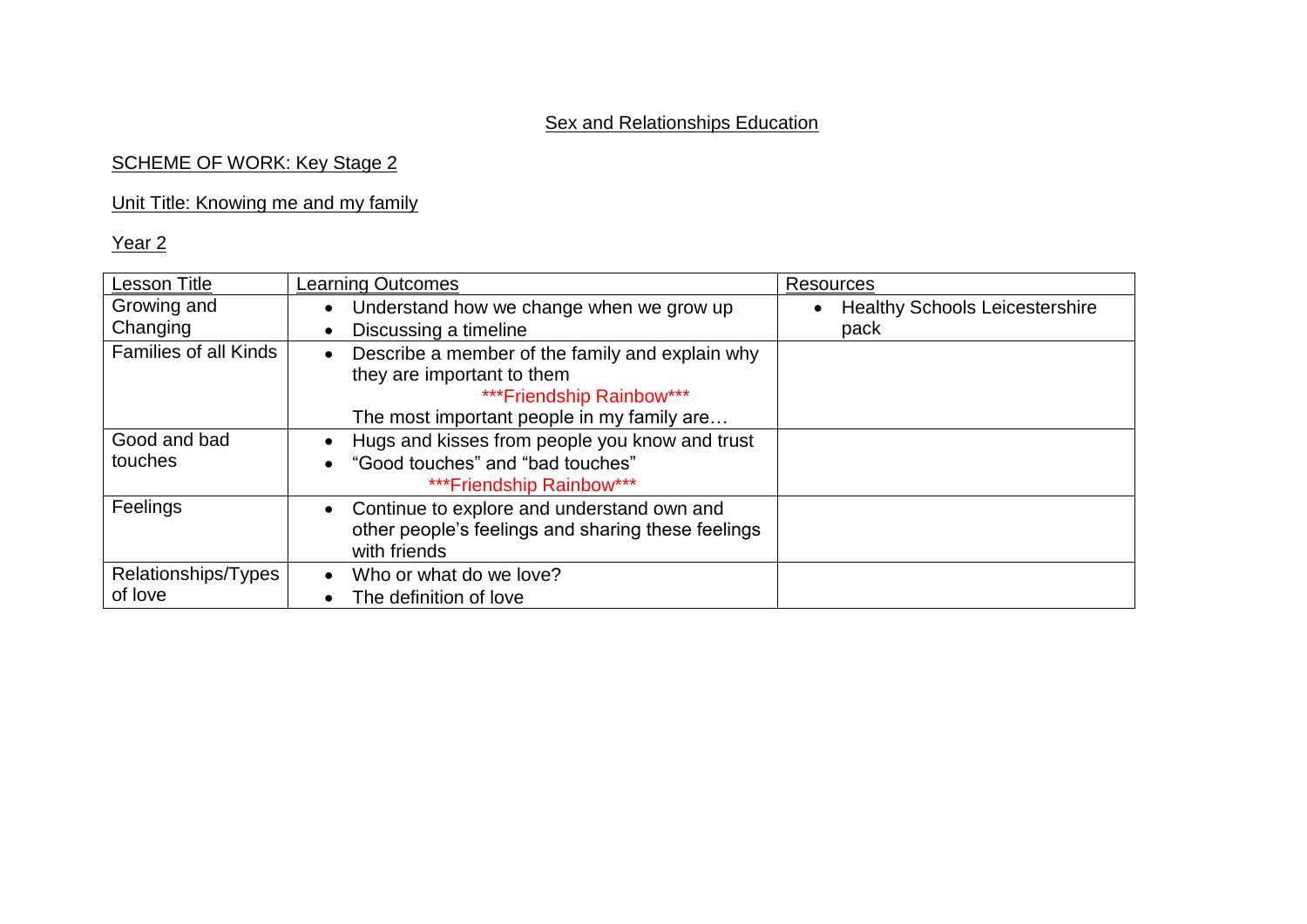## SCHEME OF WORK: Key Stage 2

# Unit Title: Knowing me and my family

| <b>Lesson Title</b>     | <b>Learning Outcomes</b>                                                                                 | <b>Resources</b>                           |
|-------------------------|----------------------------------------------------------------------------------------------------------|--------------------------------------------|
| Growing and<br>Changing | Expand on how we change<br>What do older people look like?<br>Comparisons between year groups/classes in | <b>Healthy Schools Leicestershire pack</b> |
| Male and Female         | school.<br>Discuss and explain differences between boys and<br>girls. Draw pictures of each other.       |                                            |
| Feelings                | Explore emotions and when we would feel them $-$ if $ $<br>this happened how would you feel?             |                                            |
| <b>Relationships</b>    | How do we show that we love or like someone?                                                             |                                            |
| Friendship Issues       | Revisit types of friends particularly eSafety around<br>friendships                                      |                                            |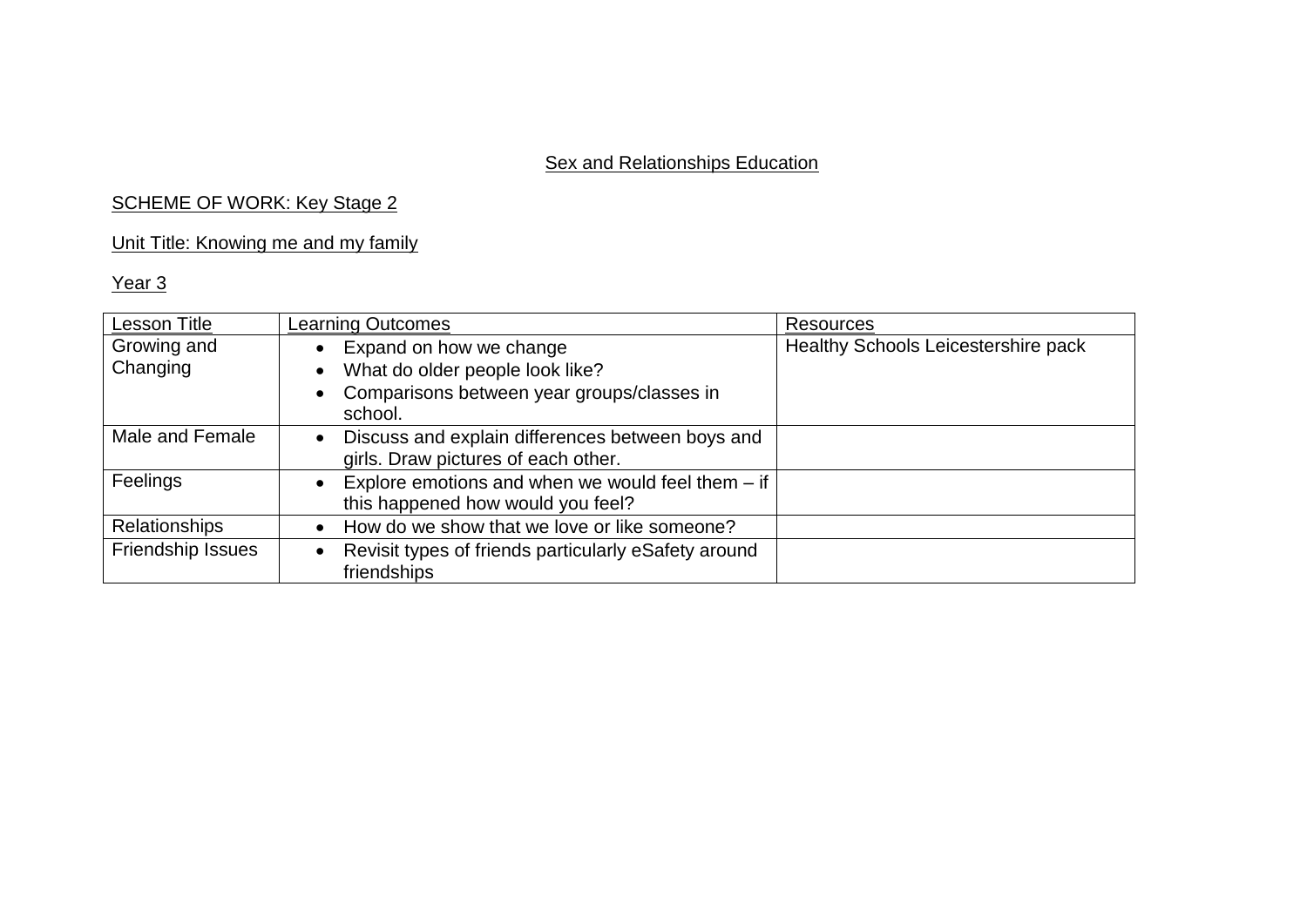## SCHEME OF WORK: Key Stage 2

## Unit Title: Knowing me and my family

| Lesson Title      | Learning Outcomes                                                                                                                 | <b>Resources</b>                           |
|-------------------|-----------------------------------------------------------------------------------------------------------------------------------|--------------------------------------------|
| Growing and       | Expand on changes as we grow up                                                                                                   | <b>Healthy Schools Leicestershire pack</b> |
| Changing          | Use agreed names (penis and vagina) for genitalia                                                                                 |                                            |
| Male and Female   | Review changes in our bodies as we grow older                                                                                     |                                            |
|                   | Data Handling within class/year group - eye colour,<br>height, hair colour etc.                                                   |                                            |
| Feelings          | Continue to explore and understand own feelings<br>while developing range of feelings e.g. not just sad<br>- angry, confused, etc |                                            |
| Relationships     | Loving and caring relationships – what do they look<br>like?                                                                      |                                            |
| Friendship Issues | Discuss what makes a good friend                                                                                                  |                                            |
|                   | Discuss some reasons why friends can argue                                                                                        |                                            |
|                   | Discuss healthy ways of resolving arguments                                                                                       |                                            |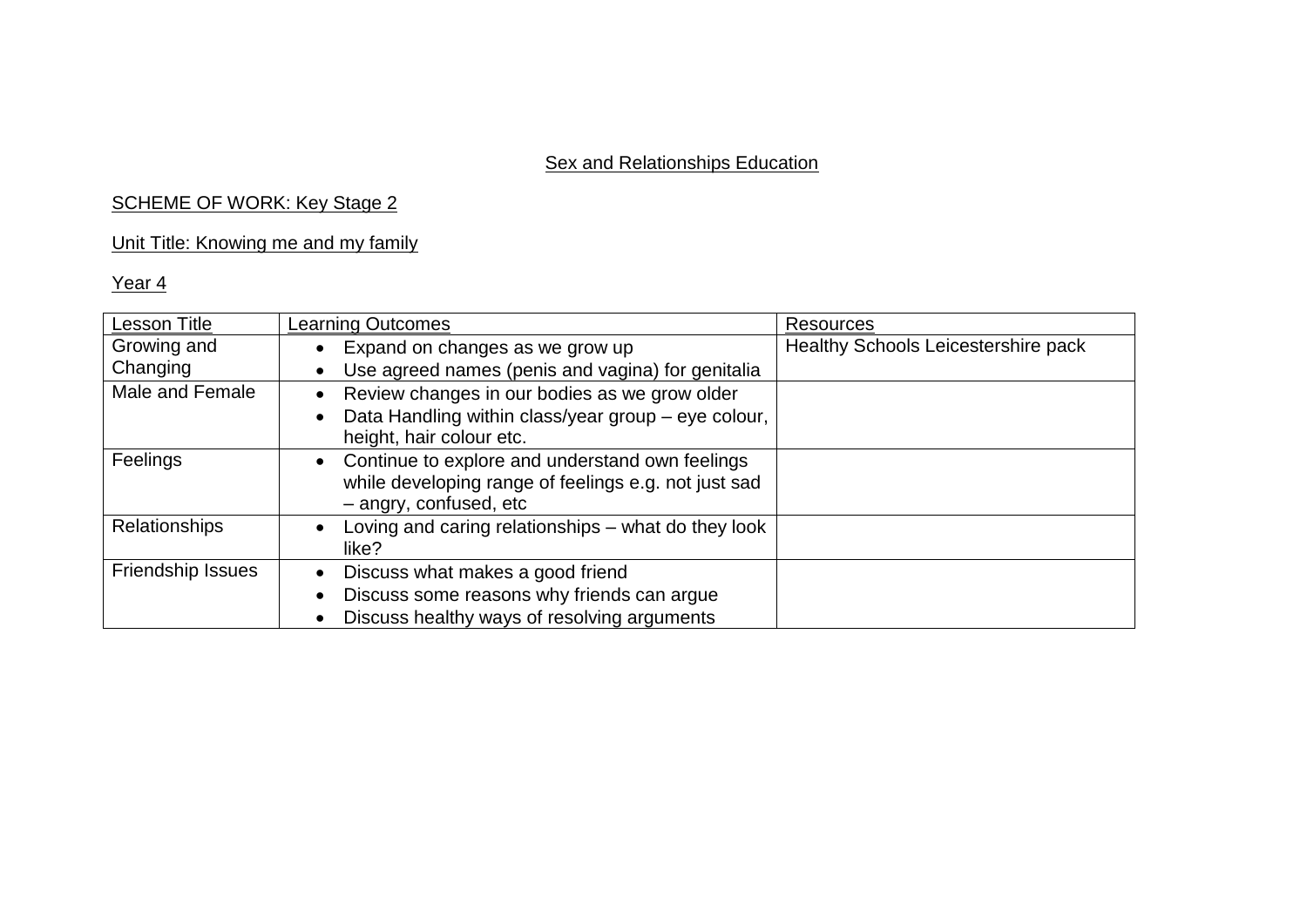### SCHEME OF WORK: Key Stage 3

## Unit Title: Changes, Public and Private and Choice

| <b>Lesson Title</b>             | <b>Learning Outcomes</b>                                                                                                                                                                                                                       | <b>Resources</b>                           |
|---------------------------------|------------------------------------------------------------------------------------------------------------------------------------------------------------------------------------------------------------------------------------------------|--------------------------------------------|
| Feelings and<br>emotions        | Explain what effects self esteem<br>$\bullet$<br>Be aware of behaviours related to self<br>$\bullet$<br>esteem<br>Be more self aware of their emotional<br>$\bullet$<br>reactions to situations                                                | <b>Healthy Schools Leicestershire pack</b> |
| Friendship<br>qualities         | Name a minimum of 3 important qualities<br>$\bullet$<br>needed in a good friendships<br>Consider ways of dealing with peer<br>$\bullet$<br>pressure<br>Understanding difficulties with friendships<br>$\bullet$<br>*** Relationship Rainbow*** |                                            |
| Making<br>relationships work    | Will have a clear idea how to behave within<br>$\bullet$<br>a relationship and what's not acceptable<br>Will recognise some of the qualities to look<br>$\bullet$<br>for in a relationship.<br>*** Relationship Rainbow***                     |                                            |
| Changes                         | Understand how the male and female<br>$\bullet$<br>bodies changes both physically and<br>emotionally during puberty                                                                                                                            |                                            |
| Personal Identity<br>and choice | Discuss how there are many different<br>$\bullet$<br>people in the world<br>What makes us different? – colour, religion,<br>$\bullet$<br>likes/dislikes                                                                                        |                                            |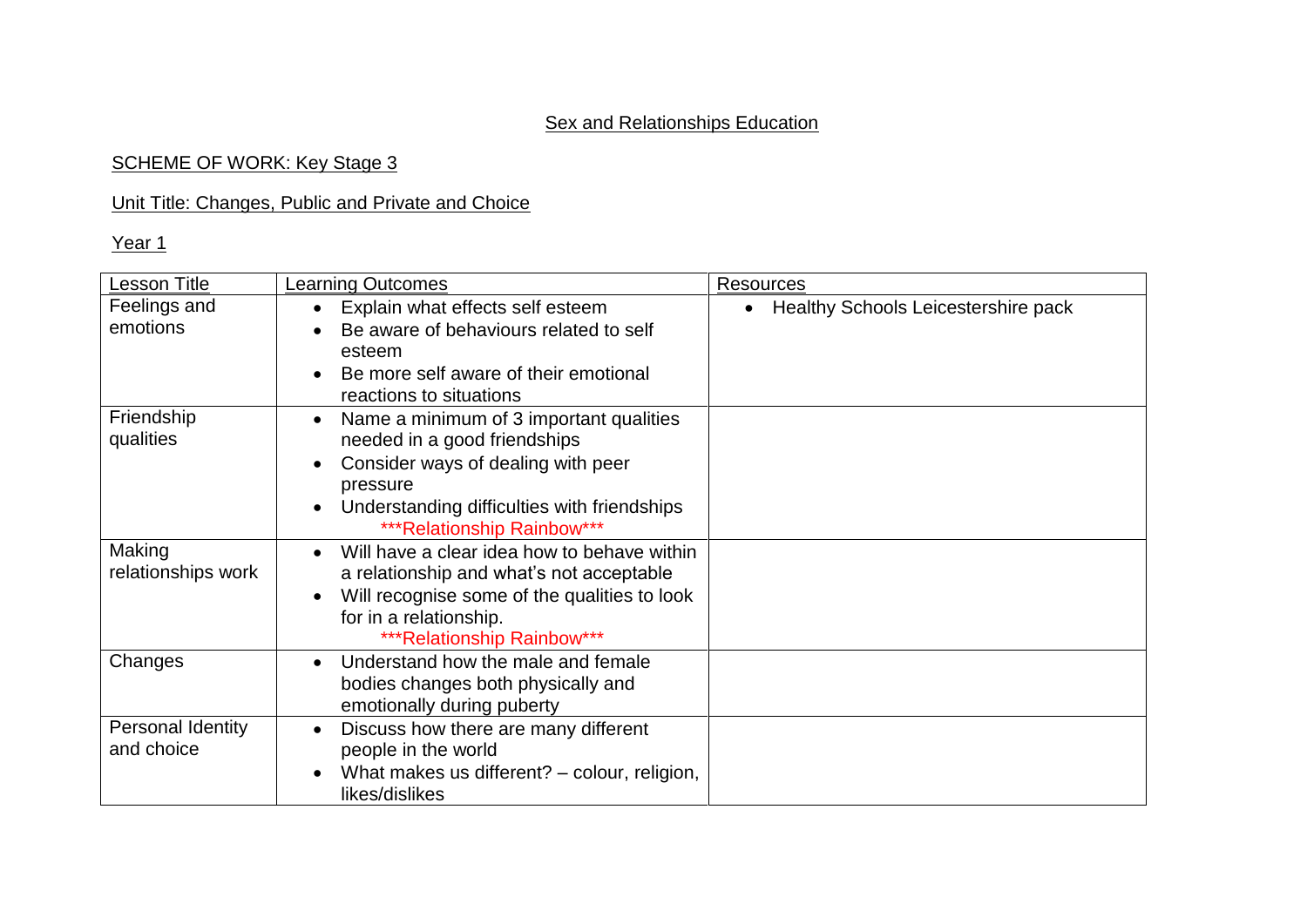| Hygiene and                              | Discuss heterosexuality and<br>$\bullet$<br>homosexuality.<br>Discuss how some people identify<br>$\bullet$<br>themselves as transgender.<br>Understand the importance of hygiene<br>$\bullet$                                                                                                                                                 |  |
|------------------------------------------|------------------------------------------------------------------------------------------------------------------------------------------------------------------------------------------------------------------------------------------------------------------------------------------------------------------------------------------------|--|
| Menstruation                             | routines at this stage of life.<br>Preparation for menstruation (girls to be<br>taught separately and given more<br>advice/knowledge)                                                                                                                                                                                                          |  |
| <b>Private and Public</b>                | Will be able to know and name main<br>$\bullet$<br>external body parts<br>Know where it is appropriate to touch<br>$\bullet$<br>yourself when in public.<br>Will show some awareness that some<br>things are done in public and in private<br>Know why certain things are acceptable or<br>unacceptable to do in public and private<br>places. |  |
| Getting on with<br>Parents and<br>Carers | Will develop an understanding of how their<br>$\bullet$<br>actions may affect their parents/carers and<br>ways in which they can resolve issues<br>causing worry and conflict<br>*** Relationship Rainbow***                                                                                                                                   |  |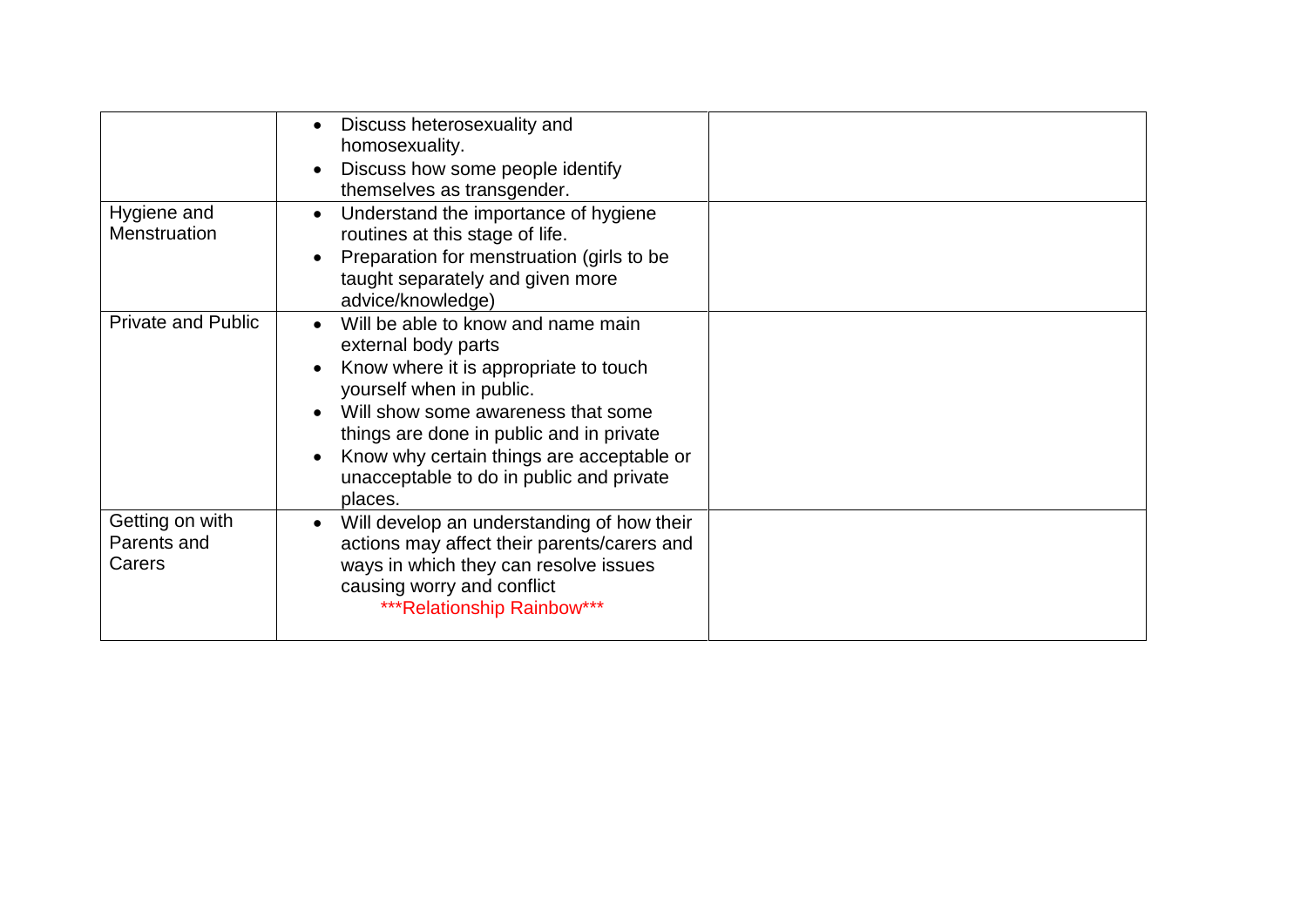### SCHEME OF WORK: 14 - 19 Pathway

### Unit Title: Keeping myself safe and consent

| <b>Lesson Title</b>                           | <b>Learning Outcomes</b>                                                                                                                                                                                                                                                                                                                                                                                                                                                                    | <b>Resources</b>                    |
|-----------------------------------------------|---------------------------------------------------------------------------------------------------------------------------------------------------------------------------------------------------------------------------------------------------------------------------------------------------------------------------------------------------------------------------------------------------------------------------------------------------------------------------------------------|-------------------------------------|
| Growing and                                   | Consolidate prior learning on how the body                                                                                                                                                                                                                                                                                                                                                                                                                                                  | Healthy Schools Leicestershire pack |
| Changing                                      | changes we grow up                                                                                                                                                                                                                                                                                                                                                                                                                                                                          |                                     |
| <b>Private and Public</b>                     | Will be able to know and name main<br>$\bullet$<br>external body parts<br>Know where it is appropriate to touch<br>$\bullet$<br>yourself when in public.<br>Will show some awareness that some things<br>$\bullet$<br>are done in public and in private<br>Know why certain things are acceptable or<br>unacceptable to do in public and private<br>places.                                                                                                                                 |                                     |
| Making<br>responsible and<br>informed choices | Will understand that legal age of consent is<br>$\bullet$<br>16.<br>Will understand the implications of having<br>sex underage<br>Will know how to protect themselves and<br>their partner from unwanted pregnancy and<br><b>STIs</b><br>Will be equipped to say "no" to unwanted<br>sexual advances<br>Will understand that not all sexual activity is<br>$\bullet$<br>consensual.<br>Will understand what touch is appropriate<br>and how to speak out if a touch feels<br>inappropriate. |                                     |